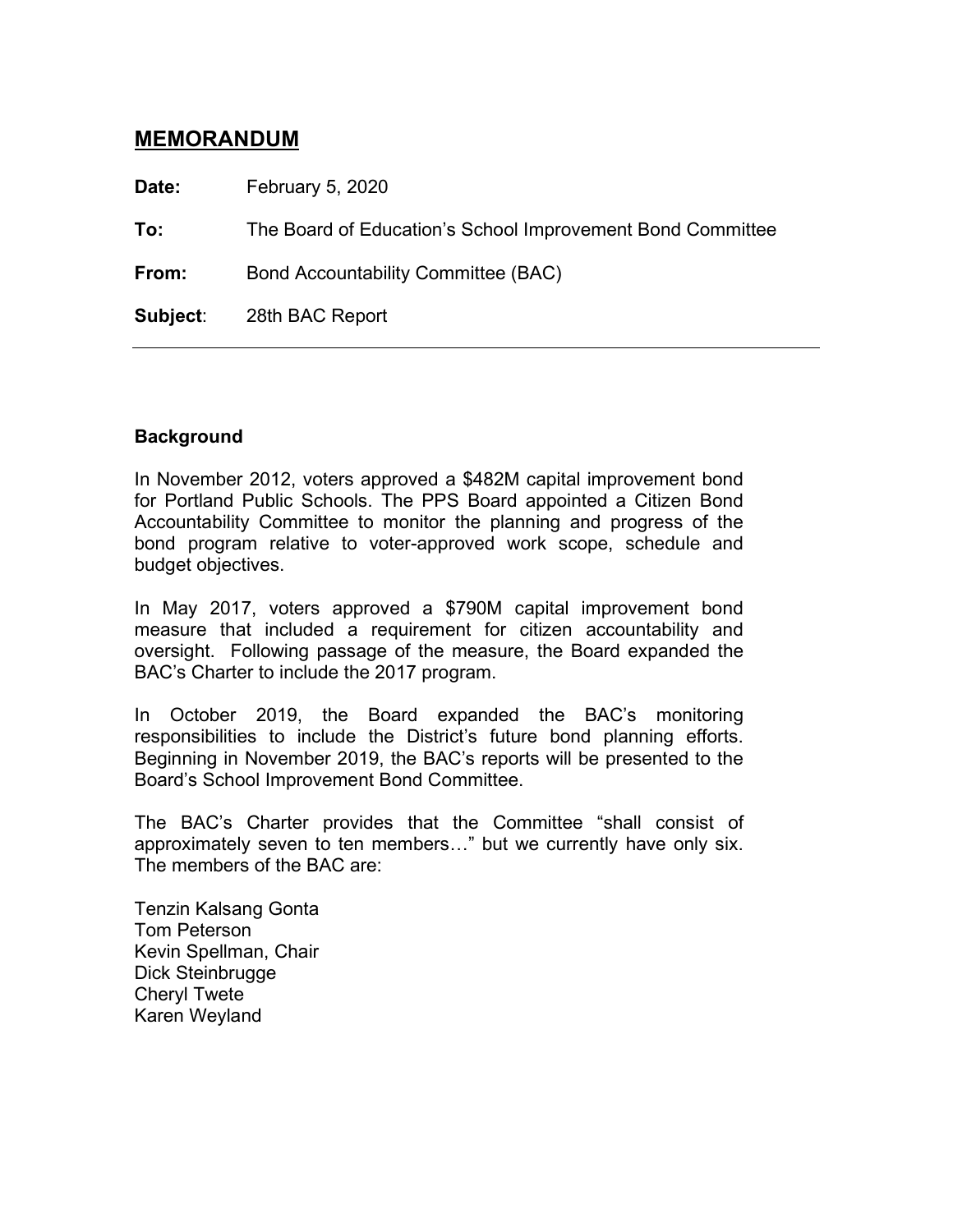## **Recent Activities**

The BAC's regular quarterly meeting was held on January 22 at Jefferson High School. We were pleased to have Director Scott in attendance. As is the case with all regular BAC meetings, it was publicly noticed and open to the public. Staff presentation materials and meeting minutes, along with BAC reports, are regularly posted on the District website.

Office of School Modernization ("OSM") staff continues to be very helpful and supportive of BAC's oversight, and demonstrates a consistent commitment to transparency and clarity in its dealings with the Committee and its members.

There was no public comment.

As this report is written, PPS staff is managing the following work:

- Construction work at Kellogg Middle School.
- **Construction work at Madison High School.**
- Construction work at Lincoln High School.
- **Punchlist work and closeout at Grant High School.**
- **Closeout at Roosevelt High School.**
- **Closeout at Franklin High School.**
- **Multiple Health and Safety projects.**
- **Planning and design work for Benson High School.**
- Completion of the conceptual master plans for Cleveland, Jefferson, and Wilson High Schools.

### **2012 Bond Program**

Closeout and final accounting are in various stages at Franklin, Roosevelt, and Grant High Schools. Final accounting at Franklin is complete and the audit document will be provided to the BAC. All outstanding change orders have been resolved at Roosevelt, but some cost verification remains incomplete. At Grant, some late cost issues have arisen and are under discussion with the contractor.

Cost projections include funding for some ongoing work at Franklin and Roosevelt (the most significant of which involves window replacement in the historic building at Roosevelt) and a few improvement projects at Grant. Lessons learned on completed schools are shared with the teams on upcoming projects.

OSM has taken a much more aggressive approach to closeout at Grant and, as a result, punch list items are now relatively few and minor. We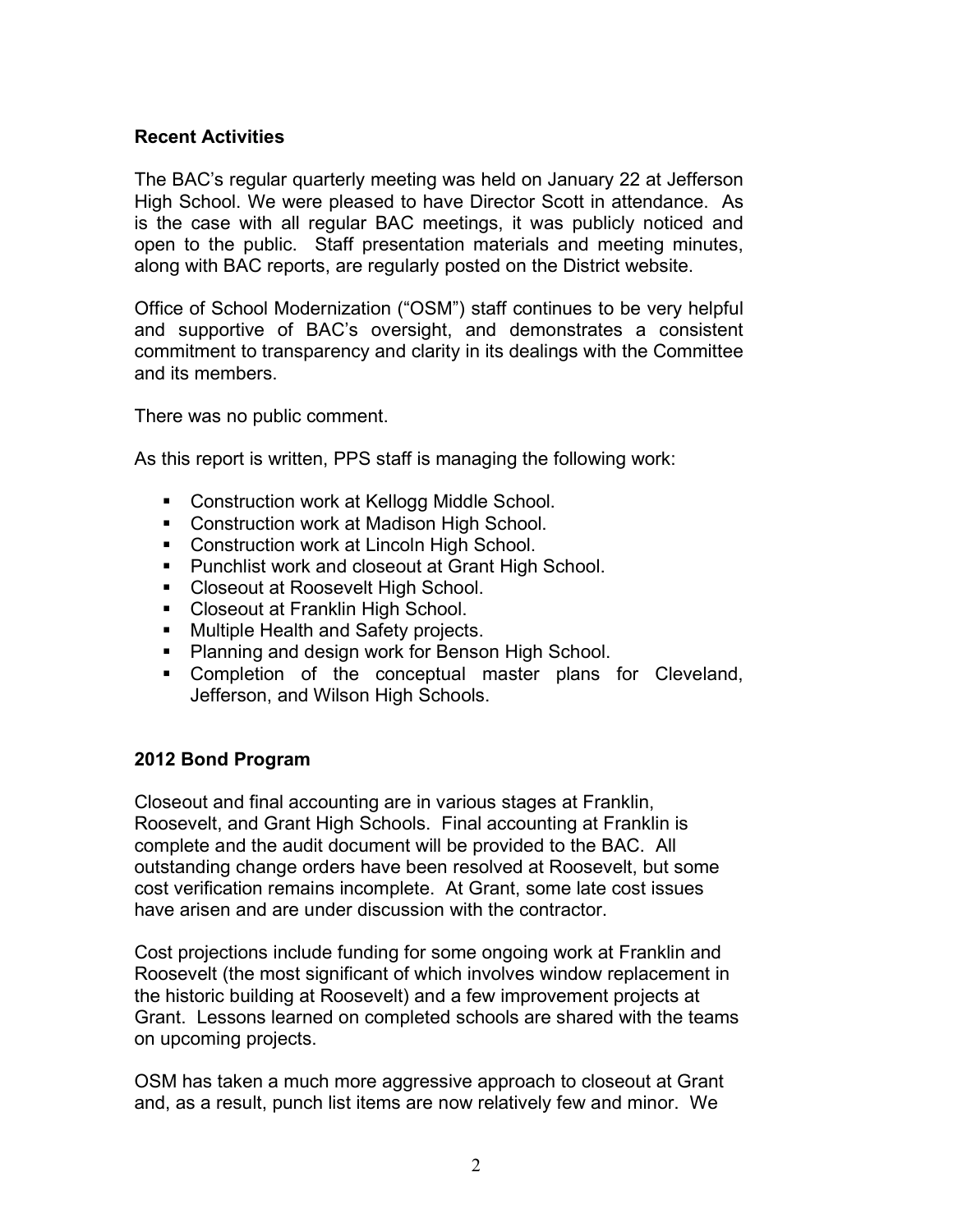are hopeful that the outstanding cost issues can be quickly resolved, allowing the project accounting to be finalized.

As we have noted previously, the final cost at Grant is substantially over the original budget and even over the amount forecast at the start of construction. The District's performance auditors are currently reviewing this progression as a part of their work plan for 2020.

Oregon law provides that evaluations of projects that use alternative contracting methods are prepared shortly after completion. Evaluations on Franklin, Grant, and Roosevelt are expected soon.

Accounting for the entire 2012 bond program now includes interest earnings of approximately \$2 million, and the estimated cost of Roosevelt Phase IV has been recognized. The program now shows projected final savings of \$2.65 million.

### **2017 Bond Program**

The budget situation for the 2017 Bond program remains grim, although little changed from previous reports. The large projects in construction at this time are tracking within their approved budgets, but the overall 2017 bond program continues to report significant unfunded costs, currently at \$259 million.

Construction is well underway on Kellogg Middle School and is scheduled to complete in January 2021 allowing significant time for furniture, fixtures and equipment (FF&E) installation before school opening in the fall. The project contingency remains healthy at this time, and cost projections show completion within the current budget.

Major construction progress has been made during the quarter at Madison High School. Building demolition and abatement work, with significant attendant cost and schedule risks, is essentially complete.

As we discussed last quarter, the Madison project budget includes a reduced project contingency, so we were pleased to receive a briefing on management of that contingency and the threats that multiple risks represent. While there is a long way to go, this proactive management predicts that the project can stay within its budget.

The late issuance of the structural permit for Madison from the City caused an 11-day delay to the project. It is hoped that the building permit, due in early March, will not further delay the work.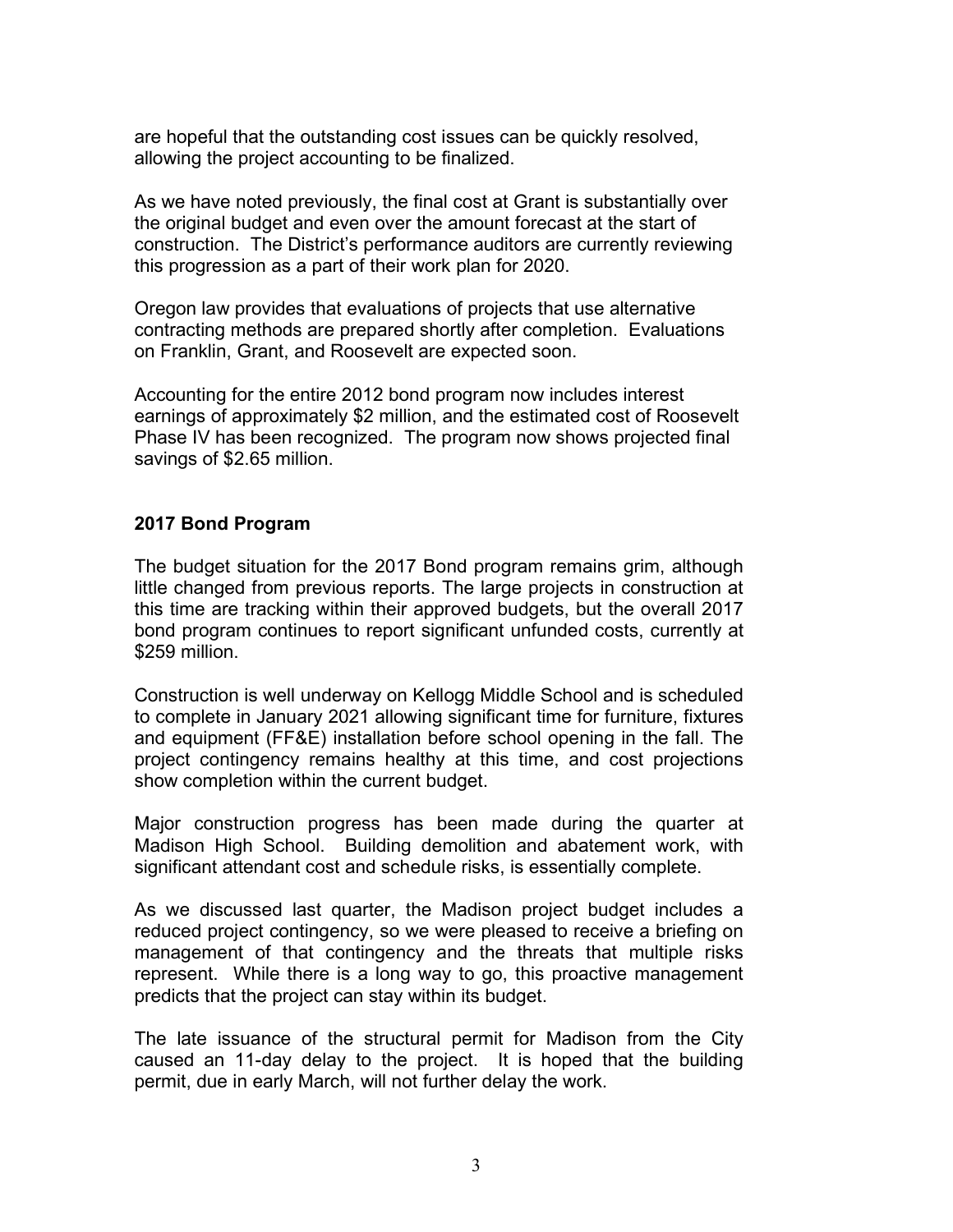Ground has been broken at Lincoln High School and the contractor is about to start on the footings and foundation work, subject to receipt of the foundation permit. Design documents are complete, and the permit set will be submitted by the end of January. We should receive the Guaranteed Maximum Price proposal within a month and expectations are that it, like the 50% construction document phase cost estimate, will be within budget. Opening of the new school is planned for the 2022/23 year with Phase 2 work to follow.

Benson High School has reached the 50% design development phase which will allow for an updated cost estimate for the modernized school building. Design work is also underway on the swing sites (Marshall and Kenton) and there is currently some budget concern over that work. Time is of the essence, particularly at Marshall since some TI work needs to be undertaken this summer and the new auxiliary building should be bid for a fall 2020 start.

Master planning of the Multiple Pathways building ("MPG") is still underway with Board approval scheduled for February.

We received a comprehensive update of the Health and Safety work, both completed and planned, and OSM will provide the same to the Board (plus post it on the District's site). Of the \$158 million dedicated to Health and Safety work, over \$60 million has been spent (over \$5 million during the last quarter) as follows:

| Accessibility                   | \$7,716,256  |
|---------------------------------|--------------|
| <b>Asbestos Remediation</b>     | \$3,468,743  |
| <b>Fire Sprinkler/Alarms</b>    | \$8,540,440  |
| <b>Lead Paint Stabilization</b> | \$873,117    |
| <b>Radon Mitigation</b>         | \$149,812    |
| Roof Improvements               | \$31,114,067 |
| <b>Security Improvements</b>    | \$1,138,924  |
| Water                           | \$2,235,803  |
| <b>Management Costs</b>         | \$5,150,222  |

The 2020 performance audit will include a report on the District's management and delivery of the Health and Safety program components in terms of budget and schedule efficiency and quality.

#### **Other Issues**

*Equity*. Results are still being tracked at the project level but, overall, the two bond programs are now combined. Certified business participation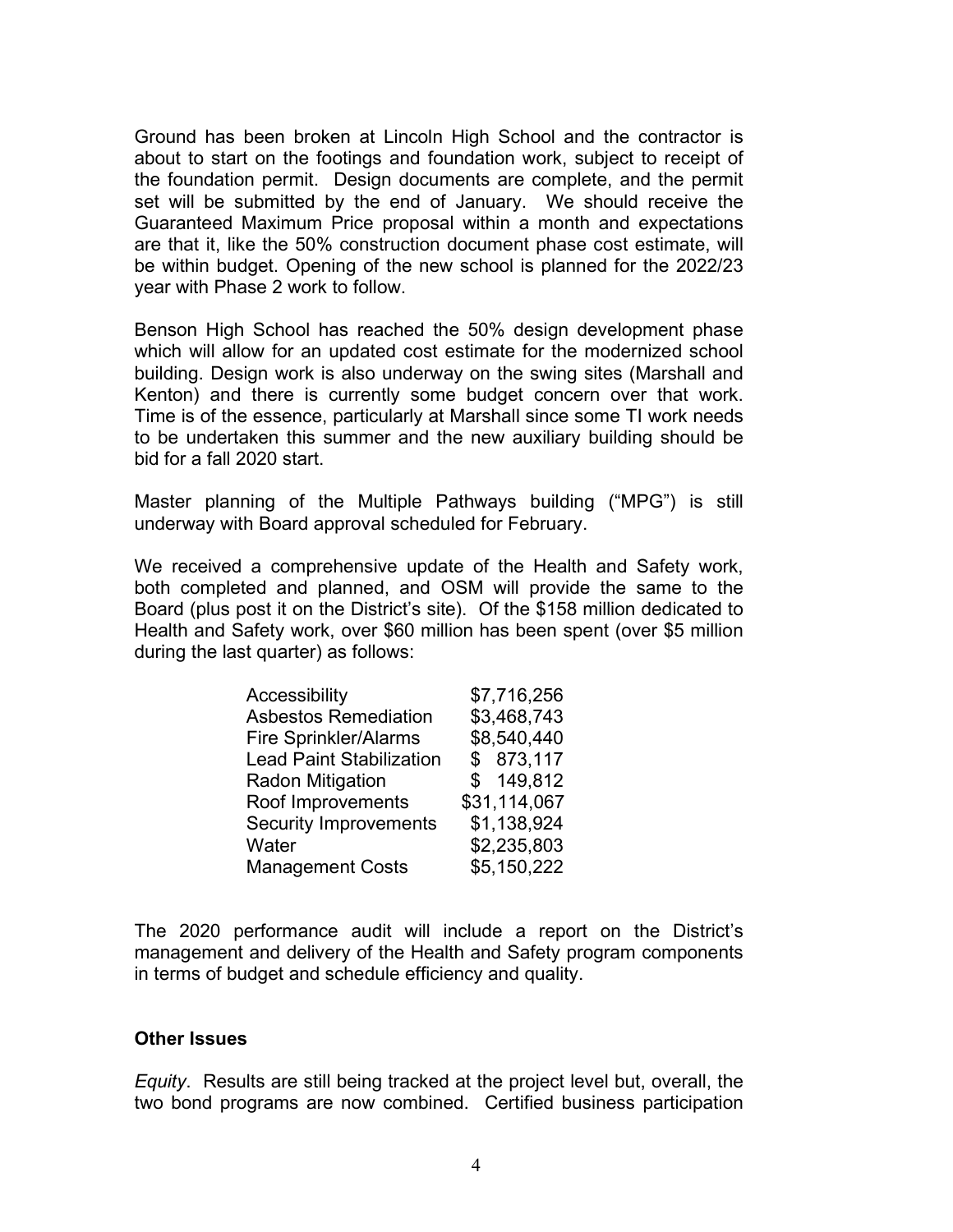has increased slightly to a cumulative 17.89%, tracked on a payment basis. The District's aspirational goal remains at 18%.

Apprentice trade hours are at 24%, still well ahead of the 20% goal.

We hope to see 2020 plans for student engagement at our April meeting. There are significant opportunities, particularly at Lincoln.

*Safety.* 128,000 hours have been worked to date, with one minor recordable accident. Kellogg has no recordable accidents, with 24,000 hours worked.

*Audits.* We briefly reviewed OSM's summary of the status of audit recommendations. Work continues on completing them as quickly as possible.

### **2020 Bond Planning**

The BAC had its first briefing with C.O.O. Jung and Senior Director Cresswell on January 27 at which time we were brought up to date on the Board's ongoing developmental process for a 2020 bond referral. We reviewed templates that the District intends to use as the scope of the referral becomes clearer. Generally, we found these templates and the intended methodology appropriate and consistent with a commitment to transparency. The plan also seems to be responsive to the District's performance auditors' recommendations.

We do have concerns about lack of a clear scope definition with the short time frame leading to a referral, and the pressure this will put on staff and others to develop and vet appropriate cost estimates. We expect to regroup with staff after the Board's upcoming review of project criteria.

Since the conceptual master plans for Cleveland, Jefferson, and Wilson High Schools (some or all of which are candidates for the bond scope) suggest varying degrees of new construction, we reiterate our recent strong recommendation that the Board consider including enhanced seismic standards. This is the time to establish such a policy so that the associated costs can be included in the bond referral.

### **Summary**

The 2012 bond program has met its final schedule goal and has stayed within the program budget. Major budget challenges remain for the 2017 bond program. We remain impressed by the quality and professionalism